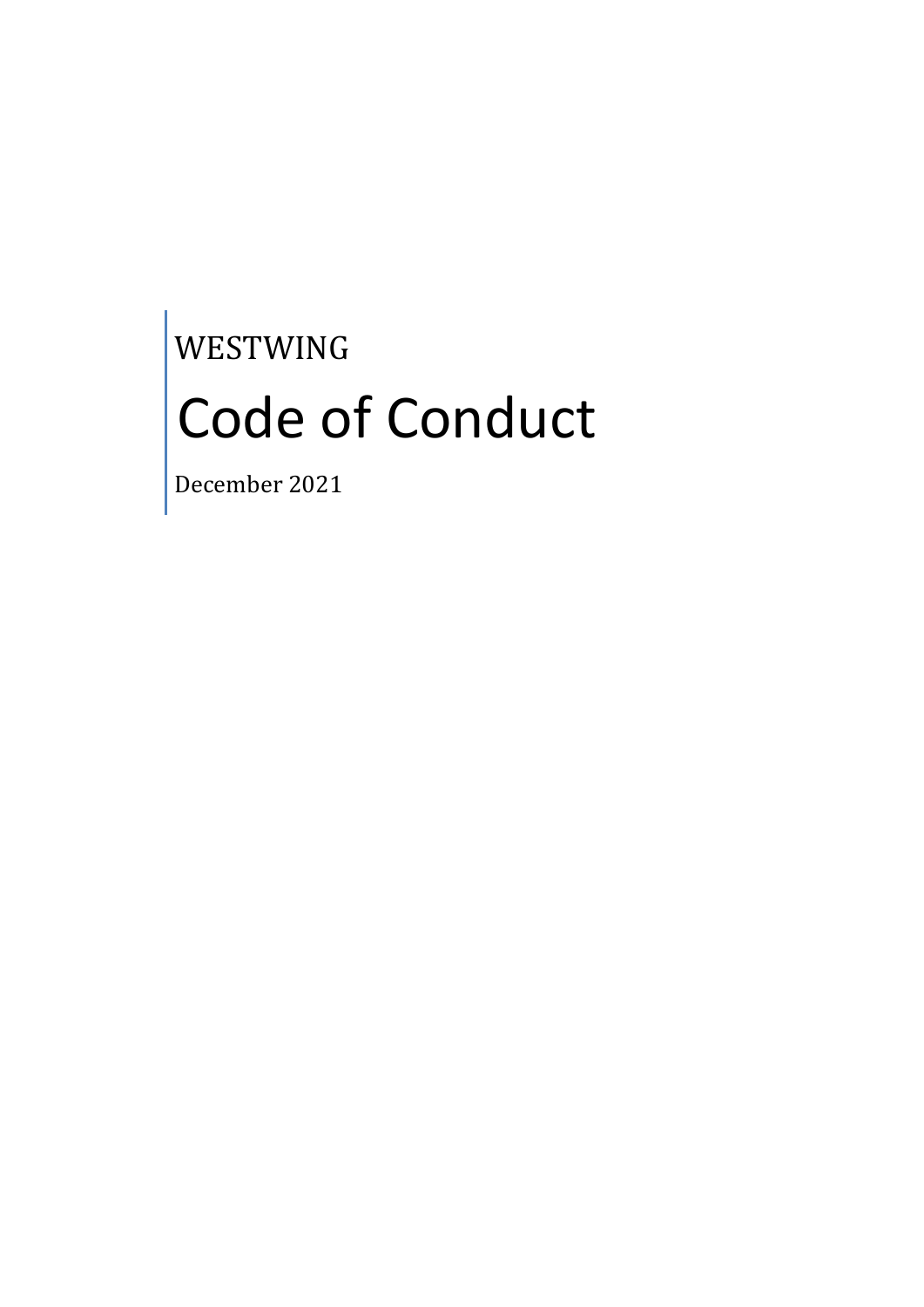"*How we do things is just as important as what we do.*

*Of course, our vision is to become the European leader in home & living eCommerce for Home Enthusiasts, by creating the most inspiring customer experience and the most loved brand…*

*… but always considering the proper behavior.*"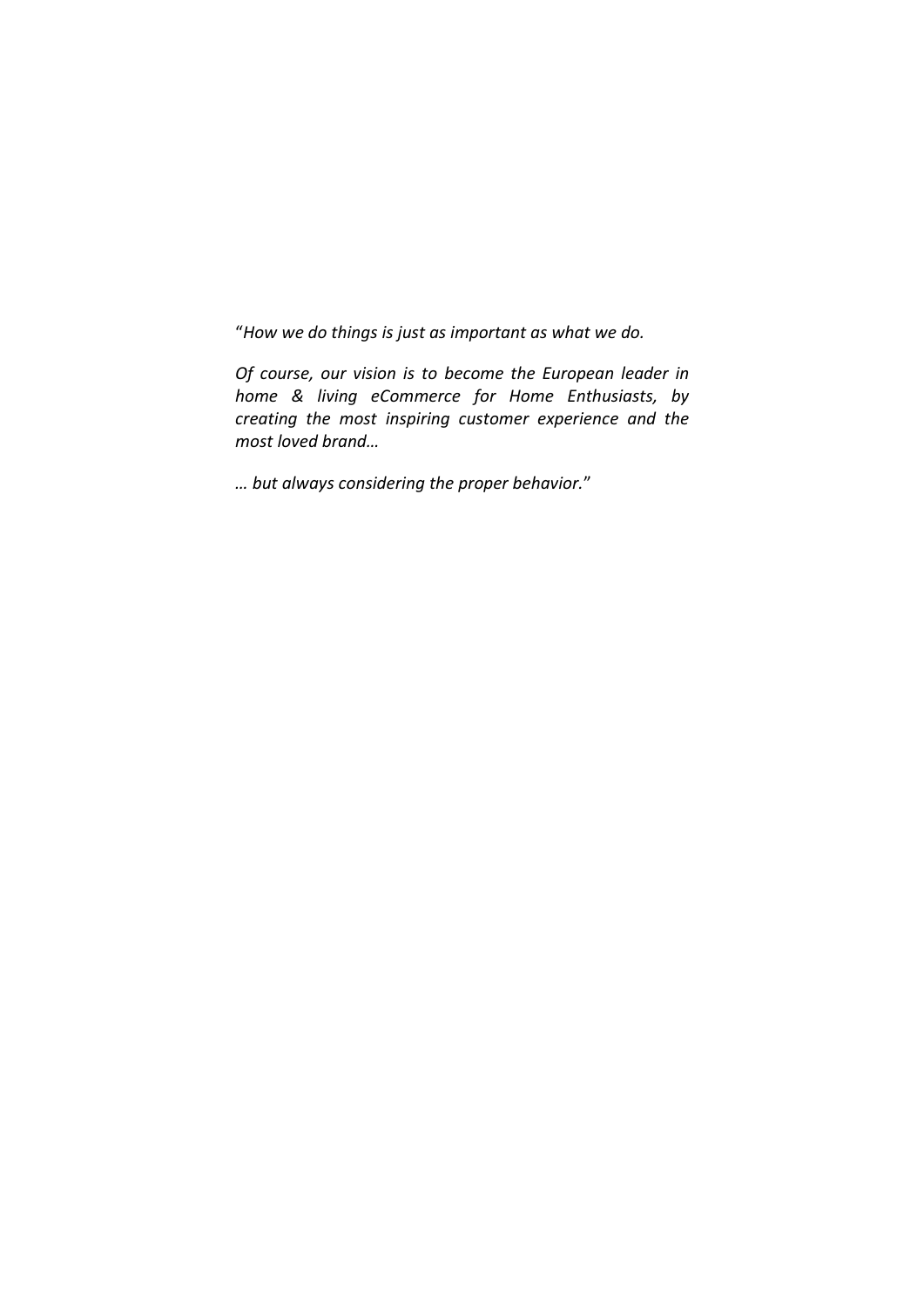# **Table of Contents**

| I.   |     |  |
|------|-----|--|
| 1.   |     |  |
| 2.   |     |  |
| 3.   |     |  |
| П.   |     |  |
| 4.   |     |  |
| 5.   |     |  |
| 6.   |     |  |
| 7.   |     |  |
| 8.   |     |  |
| 9.   |     |  |
|      | 10. |  |
| III. |     |  |
|      | 11. |  |
|      | 12. |  |
|      |     |  |
|      | 13. |  |
|      | 14. |  |
|      | 15. |  |
|      | 16. |  |
| V.   |     |  |
|      | 17. |  |
|      | 18. |  |
|      | 19. |  |
|      | 20. |  |
|      | 21. |  |
|      | 22. |  |
|      | 23. |  |
|      | 24. |  |
|      | 25. |  |
|      | 26. |  |
|      |     |  |
|      | 27. |  |
|      | 28. |  |
|      | 29. |  |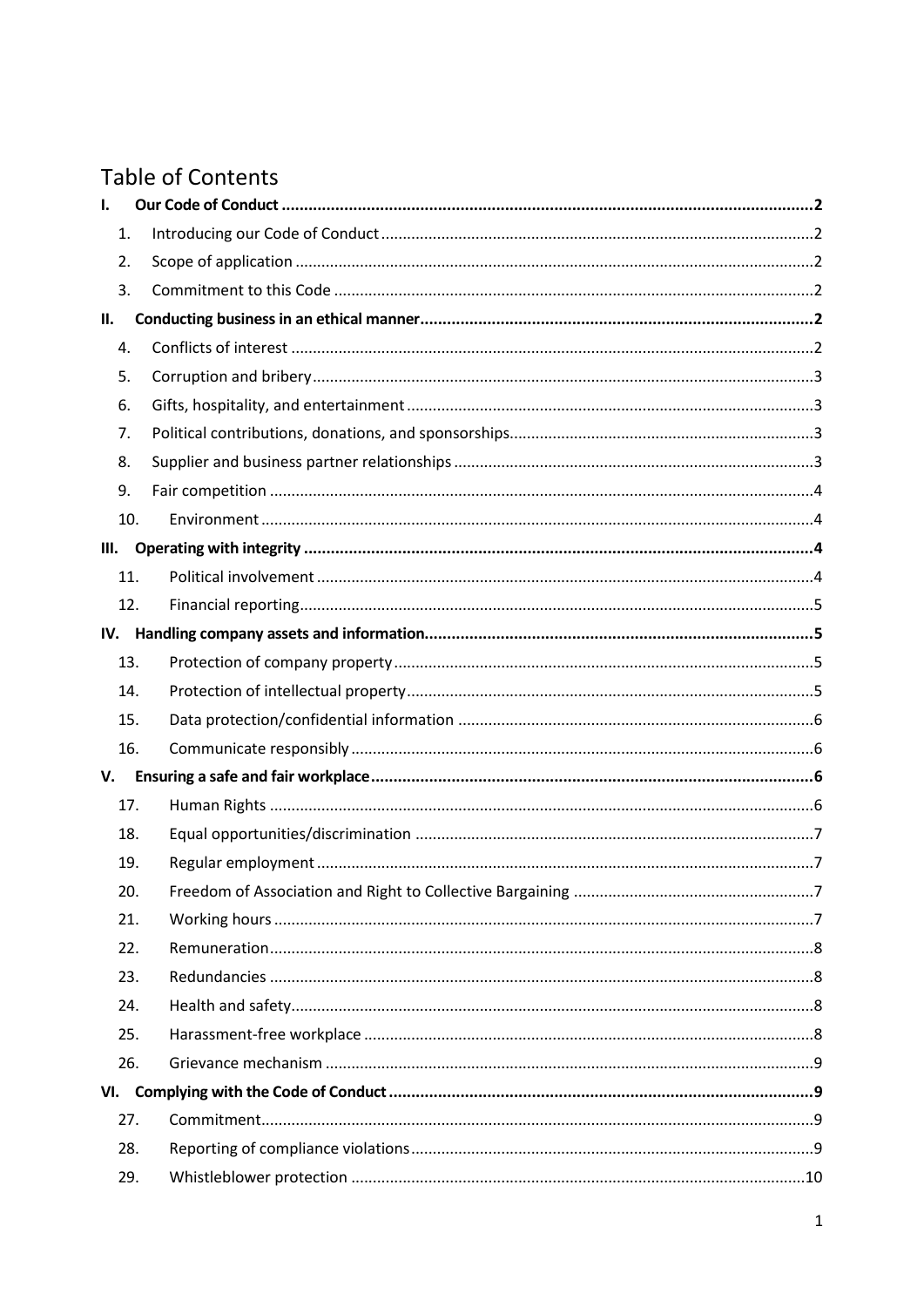# <span id="page-3-0"></span>**I. Our Code of Conduct**

#### <span id="page-3-1"></span>**1. Introducing our Code of Conduct**

Westwing is committed to conducting its business with integrity, ethically and legally. This Code of Conduct sets out the basic principles underlying this commitment and provides guidance to all our employees, suppliers and partners.

#### <span id="page-3-2"></span>**2. Scope of application**

This Code of Conduct applies to all Westwing Group companies hereinafter referred to as "Westwing" and their employees.

This Code of Conduct sets out minimum requirements. If provisions in other laws, regulations, or rules, be it local, national or international, have a more stringent position to the matters mentioned in this Code of Conduct, those shall be observed and complied with. In cases of conflict between this Code of Conduct and a mandatory local regulation, the local regulation shall prevail.

#### <span id="page-3-3"></span>**3. Commitment to this Code**

Westwing requires all employees and members of our Management to:

- Read and understand the Code of Conduct; and
- Ensure that both the content and the spirit of the Code of Conduct are acted upon.

#### <span id="page-3-4"></span>**II. Conducting business in an ethical manner**

#### <span id="page-3-5"></span>**4. Conflicts of interest**

Westwing takes conflicts of interest seriously and expects employees to make business decisions always in the best interest of the company. Conflicts are fact-specific, and even the appearance of a conflict of interest can undermine trust. A conflict of interest can arise when personal or financial interests overlap with job responsibilities at Westwing. All employees are responsible for disclosing any potential conflict, either personal or organizational, to their Team Lead and/or the Human Resources Department.

Below are examples of conflict of interest that should be avoided:

- **Work outside our company/Board service:** Working outside Westwing in any  $\bullet$ capacity (e.g., employment, consultancy, board membership) without prior written consent;
- **Personal relationships:** Influencing, directly or indirectly, salary, promotion, performance appraisals, work assignments or other terms and conditions for an employee, intern, or independent contractor with whom a close personal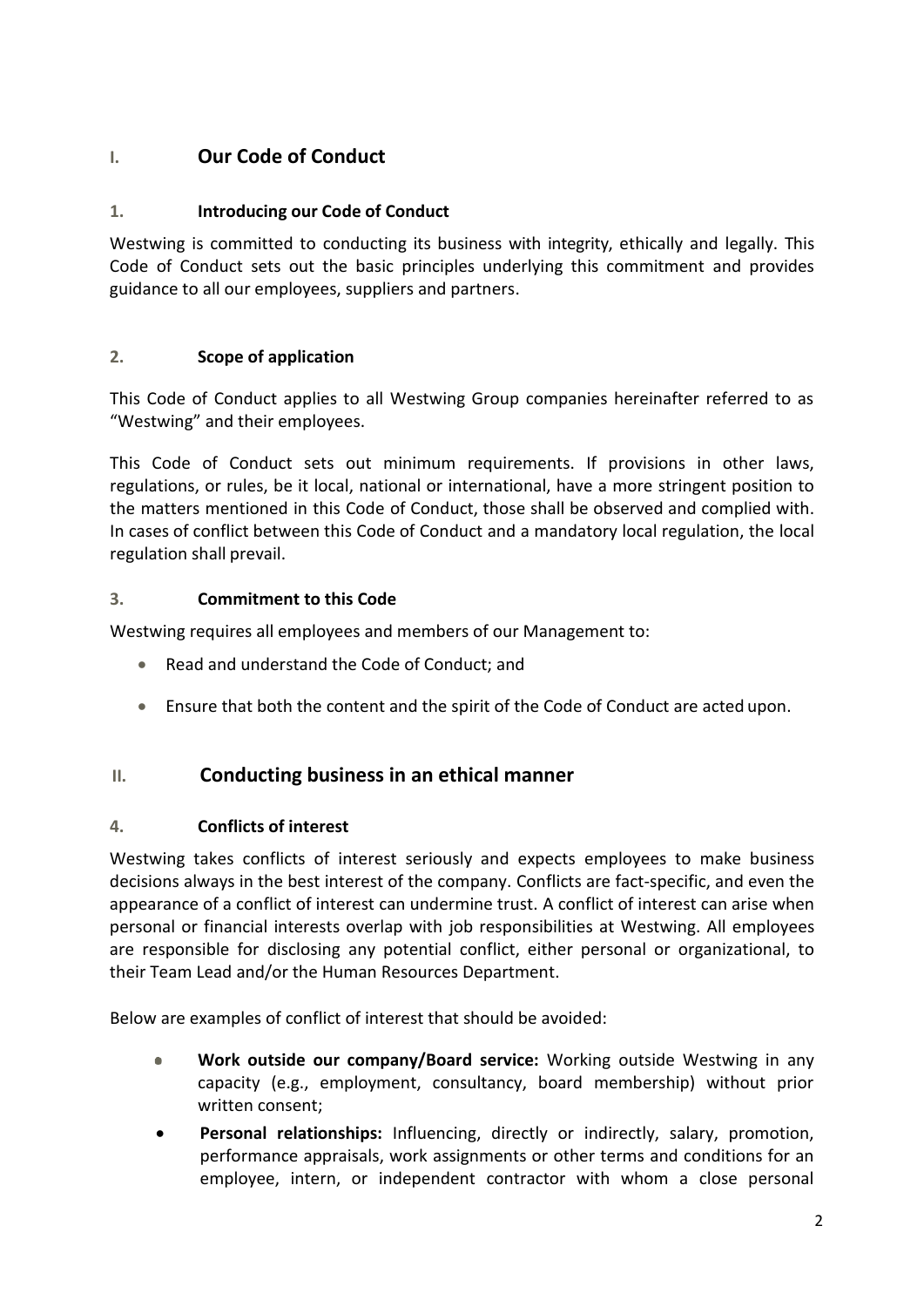relationship exists. Such a relationship can arise from, among other things, familial connections, romantic relationships, external preexisting business relationships or networks.

#### <span id="page-4-0"></span>**5. Corruption and bribery**

We strictly prohibit bribery and corrupt conduct in any form. Our anti-corruption rules apply to interactions with public officials, business partners and private persons. We also expect our business partners to comply with our anti-corruption principles. We will terminate business relationships with any agent or third-party representative that violates any of these principles.

No one can offer or give money or anything else of value to any person, even if of low value, if this gesture can be perceived as having an illegitimate purpose.

We will take disciplinary action against employees who are found to be giving or taking bribes or who offer, promise, or give any improper or corrupt financial or other advantage. This may lead to dismissal or termination of employment and, if appropriate, criminal proceedings.

#### <span id="page-4-1"></span>**6. Gifts, hospitality, and entertainment**

No employee of Westwing or member of our Management may offer, ask, give or accept, directly or indirectly, any advantage for personal gain from any third party, unless it can be constituted as being within the boundaries of accepted business practices such as representation and reasonable hospitality given in the ordinary course of business.

Employees must not offer money or any gift to an official or employee of a governmental entity, except for symbolic gifts of insignificant monetary value, provided this is allowed by local law.

Detailed rules and information on gifts, hospitality and entertainment can be found in the Anti-Corruption policy.

#### <span id="page-4-2"></span>**7. Political contributions, donations, and sponsorships**

Westwing and our business partners shall avoid any political contributions, charitable donations, or sponsorships that would intend to, or give the appearance of intending to, gain an unfair competitive advantage or exercising improper influence.

#### <span id="page-4-3"></span>**8. Supplier and business partner relationships**

Westwing is committed to the fair treatment of its suppliers in compliance with antitrust and competition laws. Our contractual relationships with suppliers and other business partners as well as with customers are important elements of the company's success. Selection of supplier and other business partners and purchasing decisions must be made objectively and in Westwing's best interests by evaluating costs, requirement fulfillment, expected delivery capability, quality, and other relevant factors.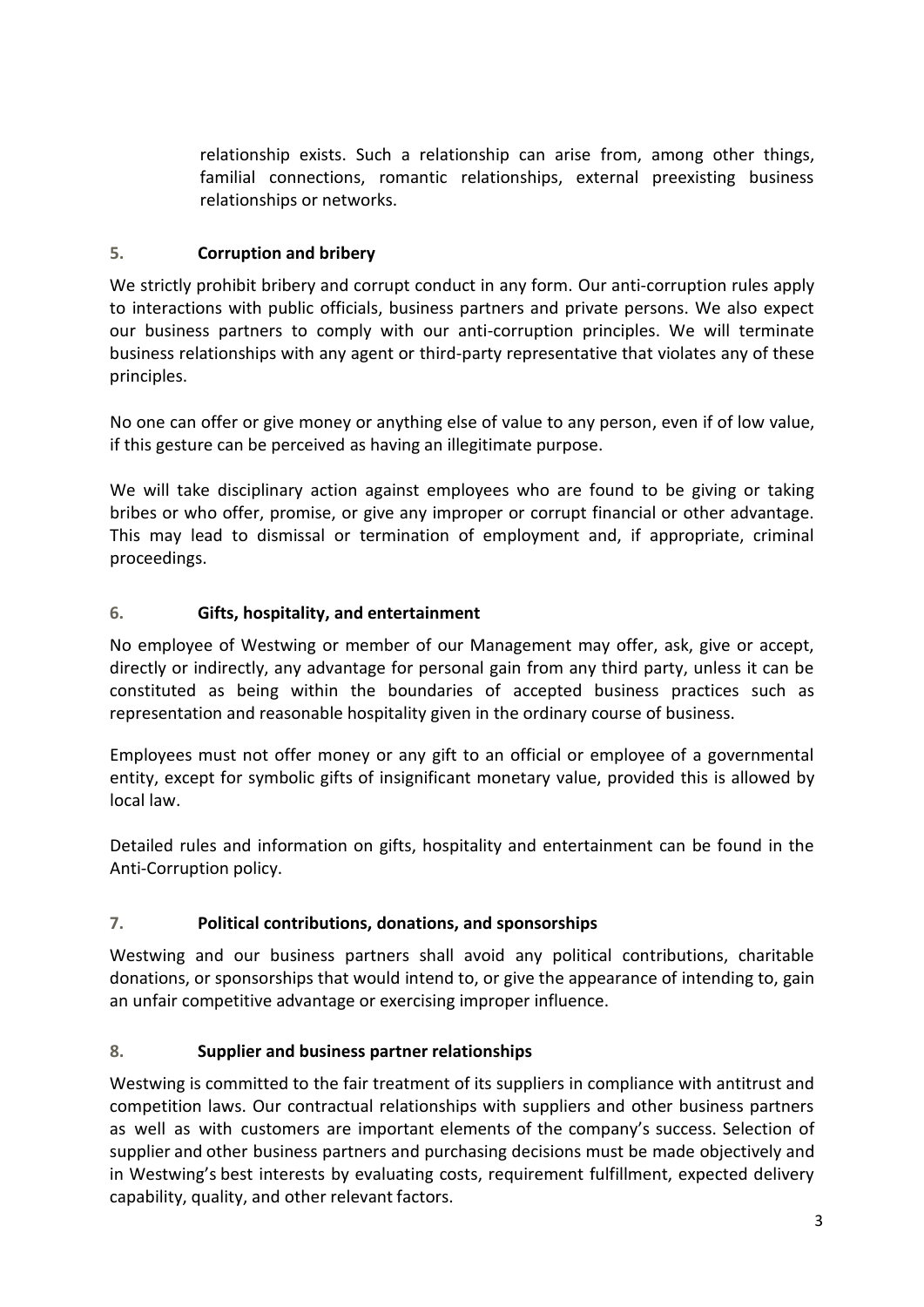Westwing, overall, forbids the abuse of market dominance, for example through undue passing of costs to suppliers (e.g., for marketing purposes), undue delays in company payments, or undue payments for being listed as a supplier.

Negotiations with suppliers and other business partnersshould be conducted in a professional manner, with the use of the four-eyes principle. Our employees must always be sure that business decisions are made without any unjustified influence from a third party. Suppliers and other business partners which are proven to attempt to unduly influence Westwing's purchasing decisions may be excluded from any future transaction with the company.

#### <span id="page-5-0"></span>**9. Fair competition**

Westwing is committed to fair competition and open markets and to respecting all international and local competition and antitrust laws. We remain firm believers that free and fair competition works in our favor allowing us to provide value to our customers. We expect all employees to protect the interests of our customers and to fight against collusive practices and monopoly behaviors.

#### <span id="page-5-1"></span>**10. Environment**

We all share a joint responsibility towards securing a sustainable future. Westwing strives to operate in a way that is environmentally sustainable in all business activities in accordance with the precautionary principle. At Westwing we aim to reduce our environmental impact and aim for continuous improvement of our environmental performance. We strive to reduce waste and emissions to air, ground, and water and to contribute to the recycling and reuse of materials and products, reduce energy consumption and strive for more efficient use of resources.

Westwing also has contingency plans in place for preventing, mitigating, and controlling serious environmental and health damage from its operations, including accidents and emergencies; and mechanisms for immediate reporting to the competent authorities. We pay special attention to local laws and regulations, industry standards or other requirements in the same amount as to international regulations and standards. Necessary permits, licenses and test reports are obtained and kept up to date.

For Westwing, compliance with all applicable environmental laws and regulations is of high importance. Westwing strives to promote sustainability and environmental awareness at all levels. Westwing also strives to make employees aware of the environmental impact of their work activities and encourages them to minimize that impact.

# <span id="page-5-2"></span>**III. Operating with integrity**

#### <span id="page-5-3"></span>**11. Political involvement**

Westwing observes neutrality with regard to political parties and candidates and abides by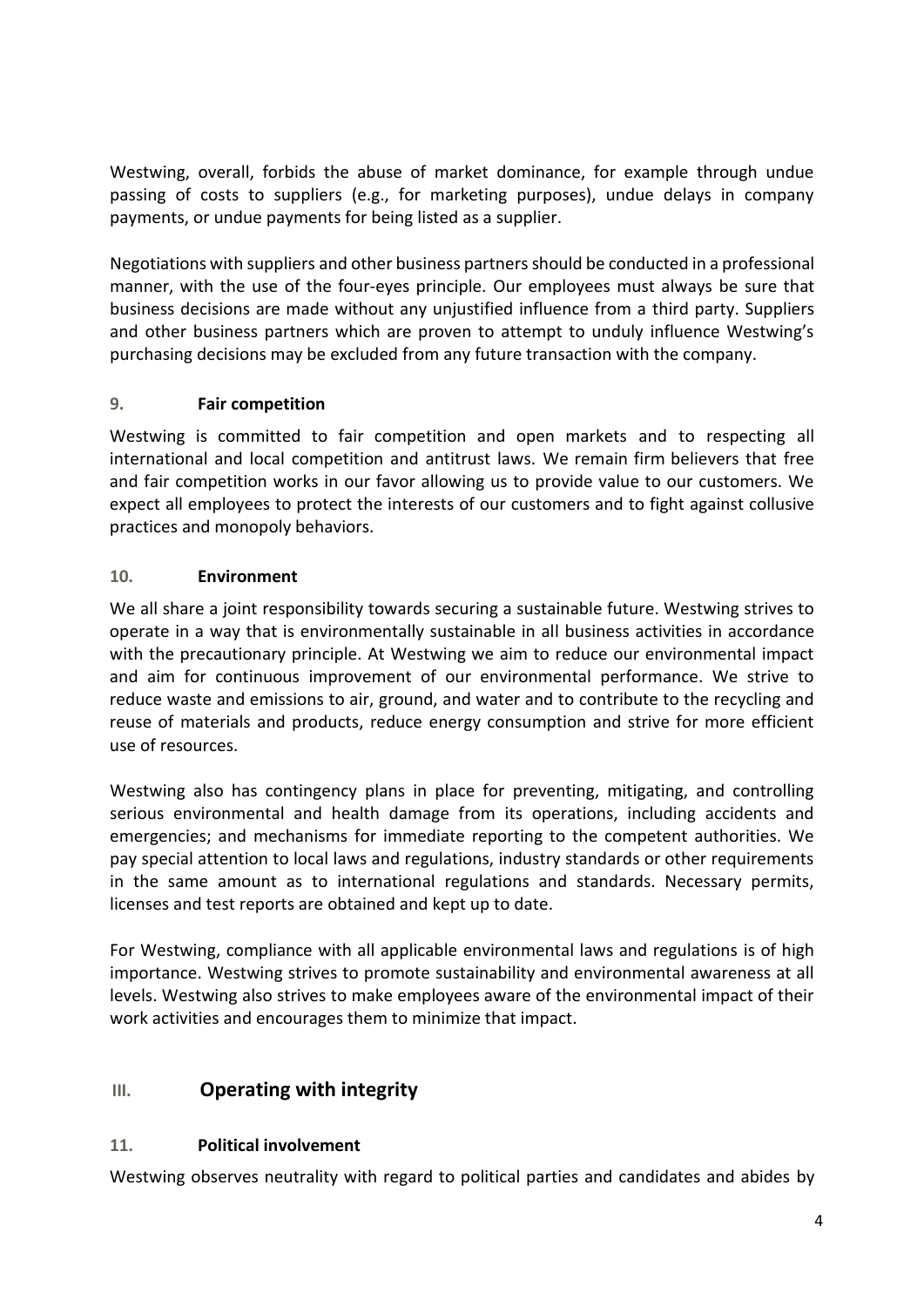applicable international treaties and national legislation on lobbying activities.

### <span id="page-6-0"></span>**12. Financial reporting**

Westwing is required to follow strict accounting principles and standards to report financial information accurately and completely and to have appropriate internal controls and processes to ensure that accounting and financial reporting complies with legislation. Employees must do everything they can to support Westwing's efforts in this area.

The integrity of Westwing's financial records is critical to the operation of our business and is a key factor in maintaining the confidence and trust of our shareholders/investors and other stakeholders. We must ensure that all transactions are properly recorded, classified, and summarized in accordance with Westwing's accounting policies. No employee may enter or remove information in the company's books or records that intentionally hides, misleads, or disguises the true nature of any financial or non-financial transaction or result.

Employees involved in financial reporting shall always provide full, fair, accurate, timely and understandable disclosure in reports and documents that Westwing files with, or submits to, investors, government agencies, tax authorities and in other public communications. Comments about financial reporting and prospects to external parties shall only be made by authorized official spokespersons.

# <span id="page-6-1"></span>**IV. Handling company assets and information**

#### <span id="page-6-2"></span>**13. Protection of company property**

Westwing expects employees to protect company property against loss, damage, misuse, theft, abuse, embezzlement, or destruction and not expose the company to unnecessary costs. We also expect employees to use company assets such as information systems, material, equipment, company cars, work tools, clothing, and office furnishing responsibly. We have the right to supervise and control the use of resources by employees, within the limits of the applicable law. This also applies to all company data, regardless of the way it is recorded and stored.

Technical, technological, organizational information, intellectual property and other information of economic value are important assets of our company and must be protected against unauthorized use and disclosure.

#### <span id="page-6-3"></span>**14. Protection of intellectual property**

Westwing places great value on the protection of intellectual property and encourages employee initiative, creativity and innovation while safeguarding intangible assets such as inventions, ideas, documents, patents, and other forms of intellectual property relating to Westwing's business. Intellectual property generally includes all the things created using Westwing's business information, time, facilities, or assets or any work on behalf of Westwing.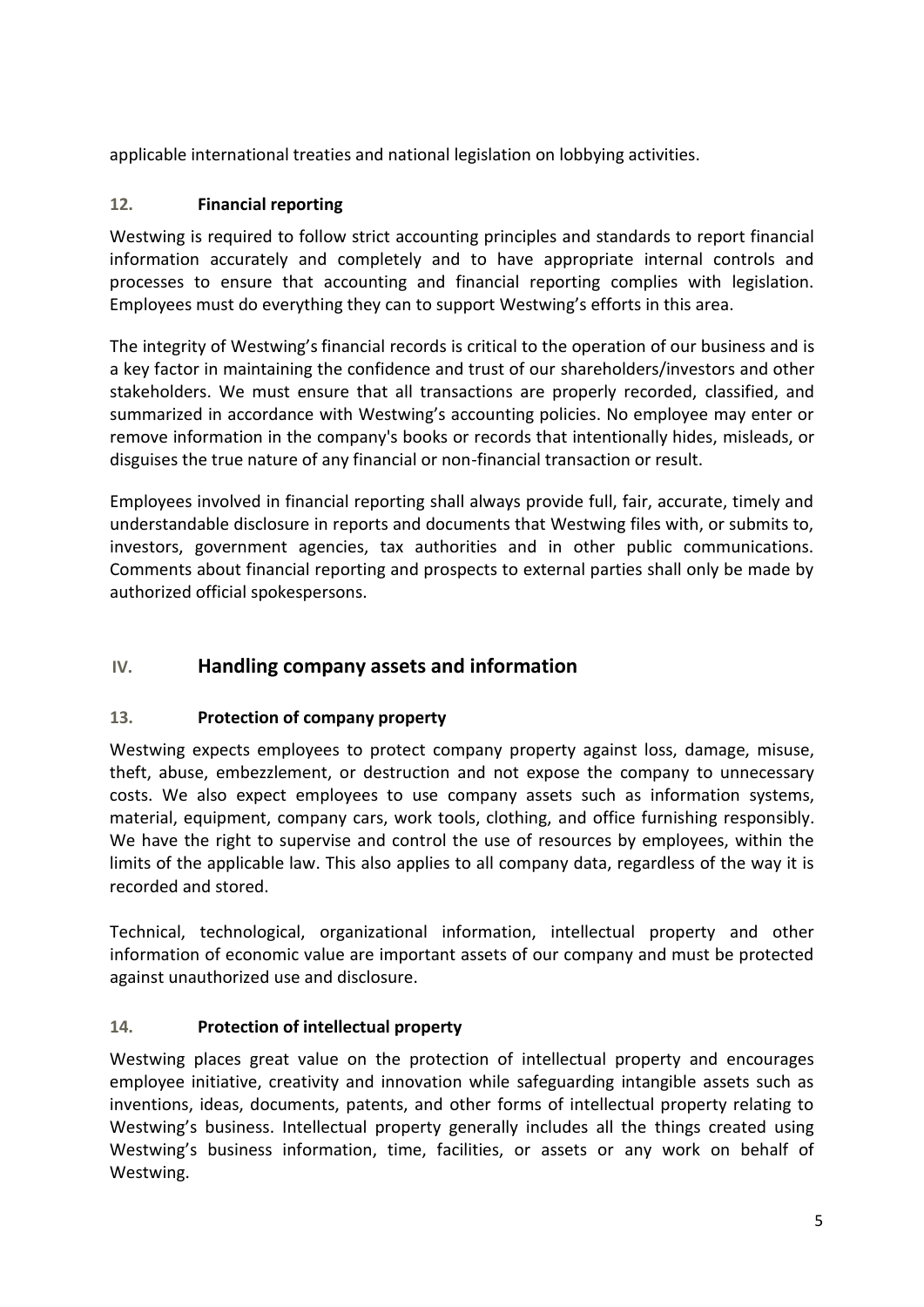Westwing expects that the intellectual property of others is also respected and strictly prohibits the unauthorized use, theft or misappropriation of competitor or third-party intellectual property.

#### <span id="page-7-0"></span>**15. Data protection/confidential information**

Westwing takes its obligations under data protection and privacy laws across the countries where it operates very seriously. Westwing handles personal information about employees, candidates, and customers every day and has the important duty of respecting this information and ensuring it is protected and handled responsibly and only used for the purposes for which it is provided.

To protect Westwing's confidential information, internal procedures and legal standards regarding confidentiality and data protection laws must be respected at all times and all business activities must be accurately and carefully documented.

Westwing expects that confidential information of our business partners be respected.

Restrictions on sharing confidential information apply until the information becomes public knowledge. Discussing or sharing confidential information in public places should be avoided.

#### <span id="page-7-1"></span>**16. Communicate responsibly**

Westwing expects employees to present the company in an appropriate manner that does not violate the dignity of others and complies with ethical and business standards. Westwing believes that every employee builds the company's image; hence correctness of behavior and speech professionally and personally is important, in particular when using social media.

Business communications should be professional, and to-the-point and care should be taken to ensure that confidential and personal information is not being inappropriately shared. Any official business communication on behalf of Westwing should only be made by employees who are authorized to do so. Westwing employees must not engage in false or misleading advertising, promotions, or other communications about the products or product-related policies of Westwing or our competitors.

# <span id="page-7-2"></span>**V. Ensuring a safe and fair workplace**

#### <span id="page-7-3"></span>**17. Human Rights**

Westwing is committed to respect and support the Human Rights principles and values laid out in the International Bill of Human Rights (consisting of the Universal Declaration of Human Rights and its related covenants), the International Labor Organization's Declaration on Fundamental Principles and Rights at Work, the United Nations Global Compact and the United Nations Guiding Principles on Business and Human Rights. Westwing conducts business in accordance with all such principles and in compliance with all applicable global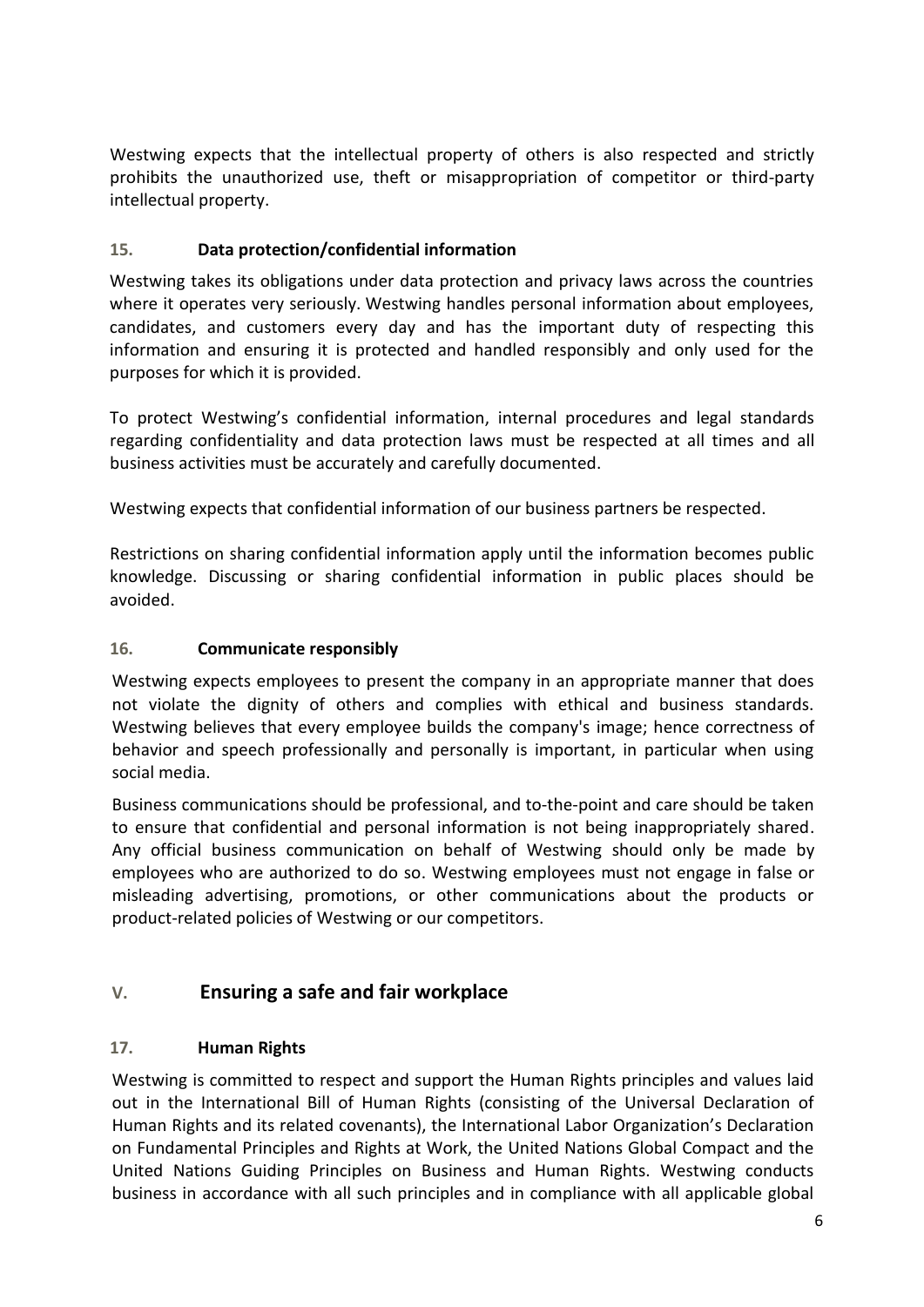and local human rights laws.

#### <span id="page-8-0"></span>**18. Equal opportunities/discrimination**

We take great pride in promoting an environment that is inclusive of all people and their unique abilities, strengths, and differences. An inclusive and diverse work environment promotes respect and understanding, fosters creativity and innovation, and is a competitive business advantage.

Westwing respects the dignity and human rights of all employees and all other individuals we encounter as part of our jobs. We expect that everyone is treated fairly and equally, without discrimination on the grounds of race, age, role, gender, gender identity, color, religion, country of origin, nationality, sexual orientation, marital status, dependents, disability, union affiliation, social class, ethnic origin, or political views. This includes consideration for recruitment, redundancy, promotion, reward and benefits, training or retirement which must be based on merit.

#### <span id="page-8-1"></span>**19. Regular employment**

Westwing strives, to the fullest extent possible, to provide work based on recognized employment relationships established through national laws and practices and described in either a letter of employment or an employment contract which detail the worker's rights, obligations, and employment conditions: status, hours, wage, terms, and conditions of payment, etc.

We do not avoid obligations to employees under labor or social security laws and regulations arising from the regular employment relationship using labor-only contracting, sub-contracting, or home-working arrangements, or through apprenticeship schemes where there is no real intent to impart skills or provide regular employment, nor does Westwing avoid any such obligations through the excessive use of fixed-term contracts of employment. Disguised sub-contracting is prohibited by this Code of Conduct.

#### <span id="page-8-2"></span>**20. Freedom of Association and Right to Collective Bargaining**

Westwing respects employees' rights to join or form a labor union and to obtain collective bargaining agreements. Westwing follows local laws and regulations and gives the labor unions access to union members in line with local regulations in the different countries where we operate. Westwing does not discriminate against representatives of the labor unions.

#### <span id="page-8-3"></span>**21. Working hours**

Westwing does not require employees to work more than the regular and overtime hours allowed by the law of the country where they are employed. Working hours, excluding overtime, are defined by contract, and shall not exceed the limit set in local laws of the country. We use overtime responsibly, and overtime is not used to replace regular employment.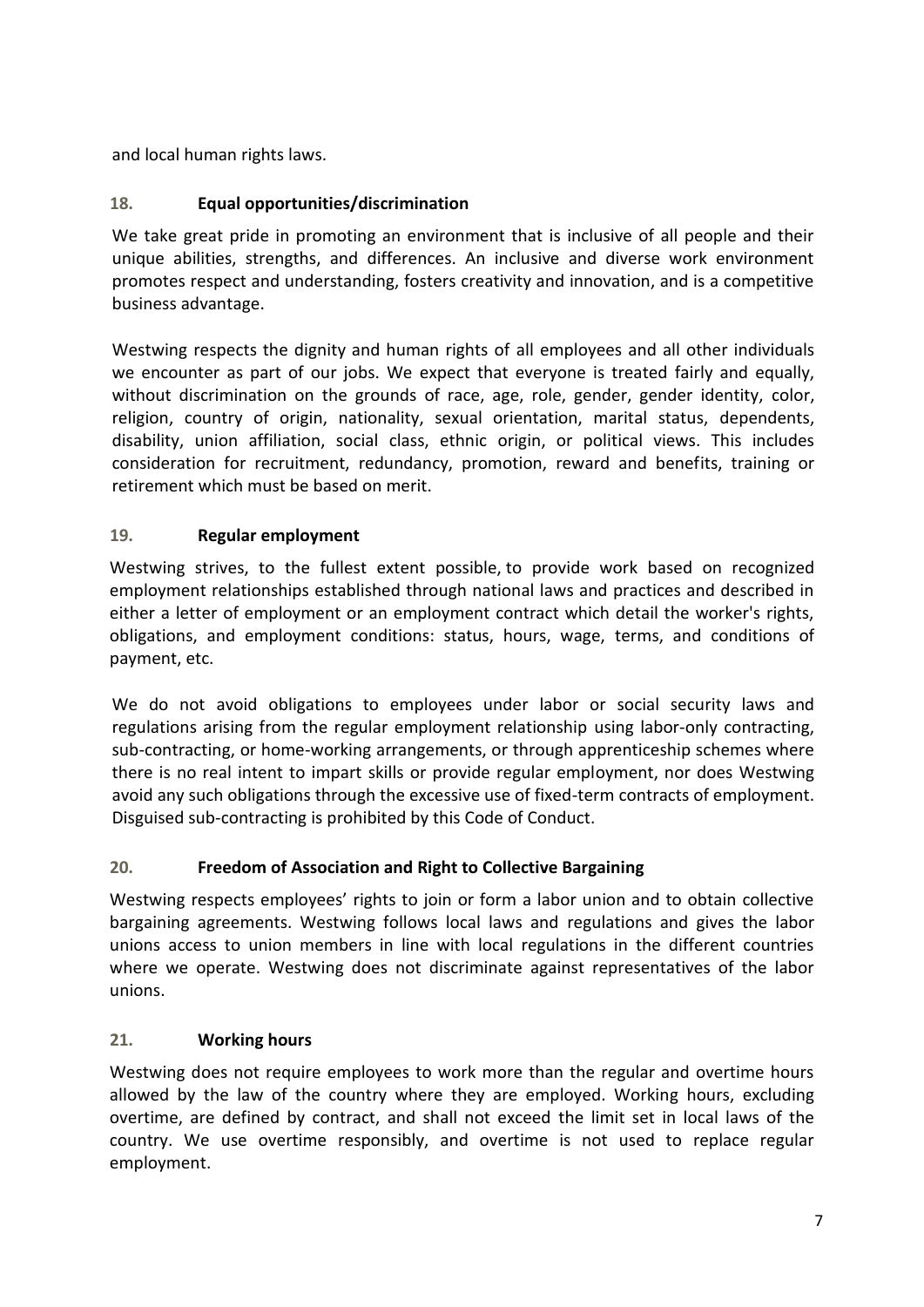#### <span id="page-9-0"></span>**22. Remuneration**

Westwing believes that every employee has a right to compensation for a regular working week that is sufficient to meet his or her basic needs and provide some discretionary income. Westwing pays at least the minimum wage or the appropriate prevailing wage, complies with all legal requirements on wages, and provides any benefits required by law or contract.

We provide all employees with written and understandable information about their employment conditions in respect to wages before they enter employment and about the particulars of their wages for the pay period concerned each time that they are paid.

Deductions from wages as a disciplinary measure shall not be permitted nor shall any deductions from wages not provided for by national law be permitted without the express permission of the worker concerned. All disciplinary measures should be recorded.

#### <span id="page-9-1"></span>**23. Redundancies**

Westwing deals with any redundancies in accordance with all applicable laws and regulations ensuring that proper consultations, selections, confirmations, and payments, as appropriate, are made.

#### <span id="page-9-2"></span>**24. Health and safety**

Westwing implements health and safety conditions that ensure a safe and healthy environment for employees, with particular attention to the most vulnerable, such as young workers, pregnant women, and disabled workers.

Compliance with national occupational health and safety regulations, or international standards, if no such regulations exist, is a strict minimum. We strive to assess the occupational health and safety risks to which workers are exposed due to their job, the industrial activity or the duration of their work, take all necessary precautions (e.g. protective clothing and equipment) and put effective procedures in place to avoid occupational accidents, injuries and illnesses.

Employee awareness is developed via training, principles of ergonomics are applied to workstations, the safety of buildings, machines and electrical equipment is inspected regularly, fire-fighting equipment adapted to our office and warehouse needs is provided, evacuation, and fire-fighting exercises are organized.

Westwing guarantees medical assistance and access to emergency care. Westwing also guarantees access to drinking water and safe, clean areas for eating and break times. At Westwing, all areas used by employees comply with requirements regarding space, ventilation, temperature, light and noise. We also guarantee the employee's right to leave the workplace in the case of imminent danger to his/her physical integrity or life.

#### <span id="page-9-3"></span>**25. Harassment-free workplace**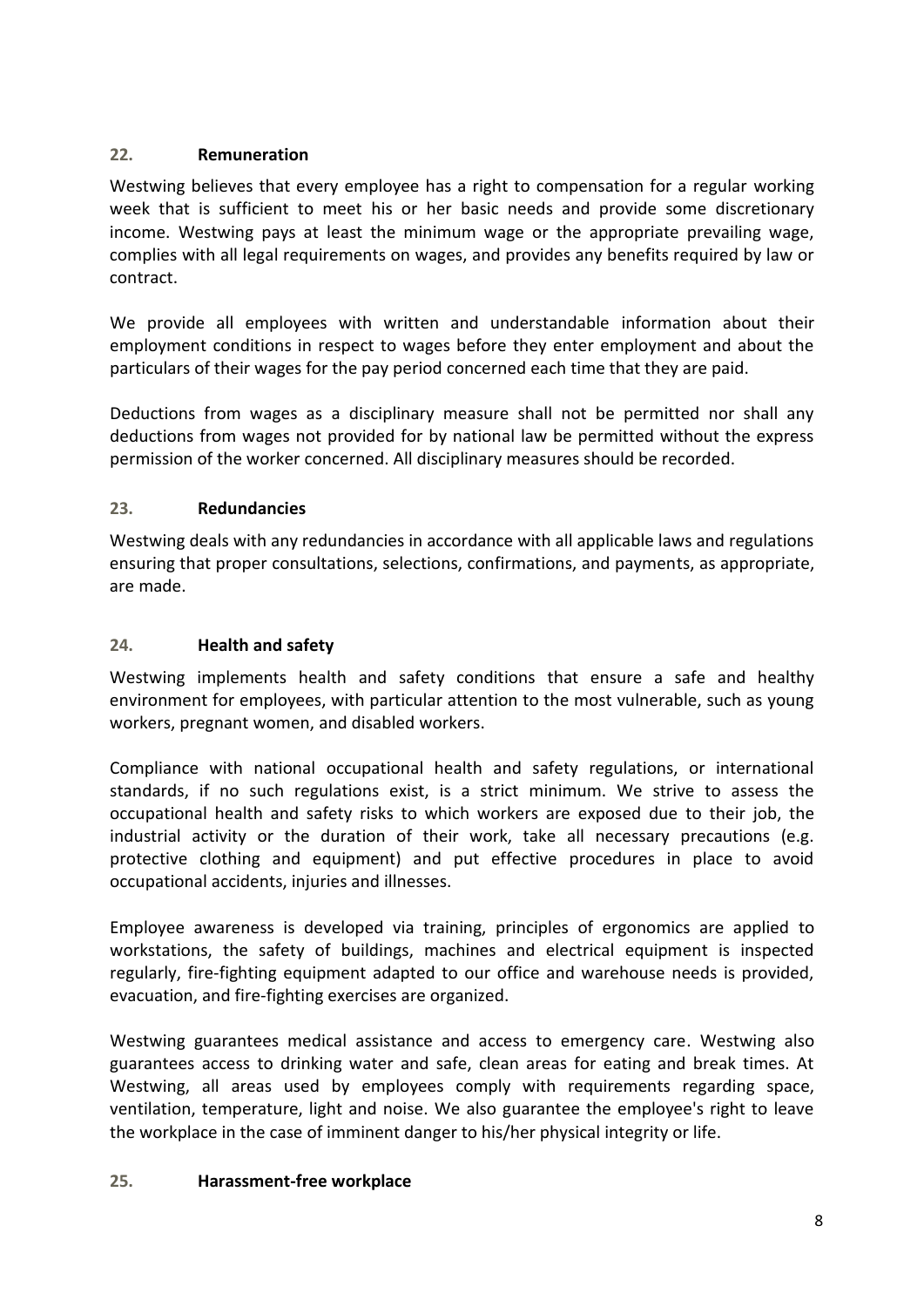Westwing has zero tolerance for any form of harassment whether verbal or physical that violates a person's dignity, disrupts a person's work performance, or creates an intimidating, offensive, abusive or hostile work environment. This includes among other things:

- a) bullying in any form and, in particular, humiliating, insulting, and intimidating other employees;
- b) using one's position in the company for personal gain or to violate the personal rights of other employees;
- c) spreading rumors, false information about the company and other employees;
- d) unwelcome sexual advances, insulting jokes or other offensive verbal or physical behavior of sexual nature which is considered as unwanted, unacceptable, inappropriate and/or offensive to the recipient;
- e) conditioning employment decisions or other benefits/favors on the submission to unwelcome sexual advances such as a request for a date, a sexual favor or other similar conduct of a sexual nature.

Westwing is committed to providing a safe work environment that fosters respect, to treat all incidents seriously and to promptly investigate all allegations of harassment. Any form of harassment should always be immediately reported to the HR and Compliance departments.

#### <span id="page-10-0"></span>**26. Grievance mechanism**

Westwing is committed to a transparent process for employees to express their concerns and file grievances, including anonymous complaints. We ensure that there is no retaliation or discrimination against those who express grievances, and that any grievances are treated confidentially. Management treats grievances seriously and takes prompt and appropriate action in response.

A grievance should first be made to the employee's Team Lead and/or the specified HR manager as appropriate. All grievances are investigated and addressed in an expedited manner and relevant written records are kept throughout the process.

Our grievance mechanism does not replace other channels for grievance resolution as defined by law or collective agreements. Employees also maintain the right to recourse to external judicial or administrative channels as they may deem appropriate.

# <span id="page-10-1"></span>**VI. Complying with the Code of Conduct**

#### <span id="page-10-2"></span>**27. Commitment**

We expect Westwing Management and Team Leads to ensure that both the content and the spirit of this Code of Conduct are communicated, understood, and acted upon within their organizations/departments.

#### <span id="page-10-3"></span>**28. Reporting of compliance violations**

Employees have the responsibility to report any behavior that may be non-compliant with